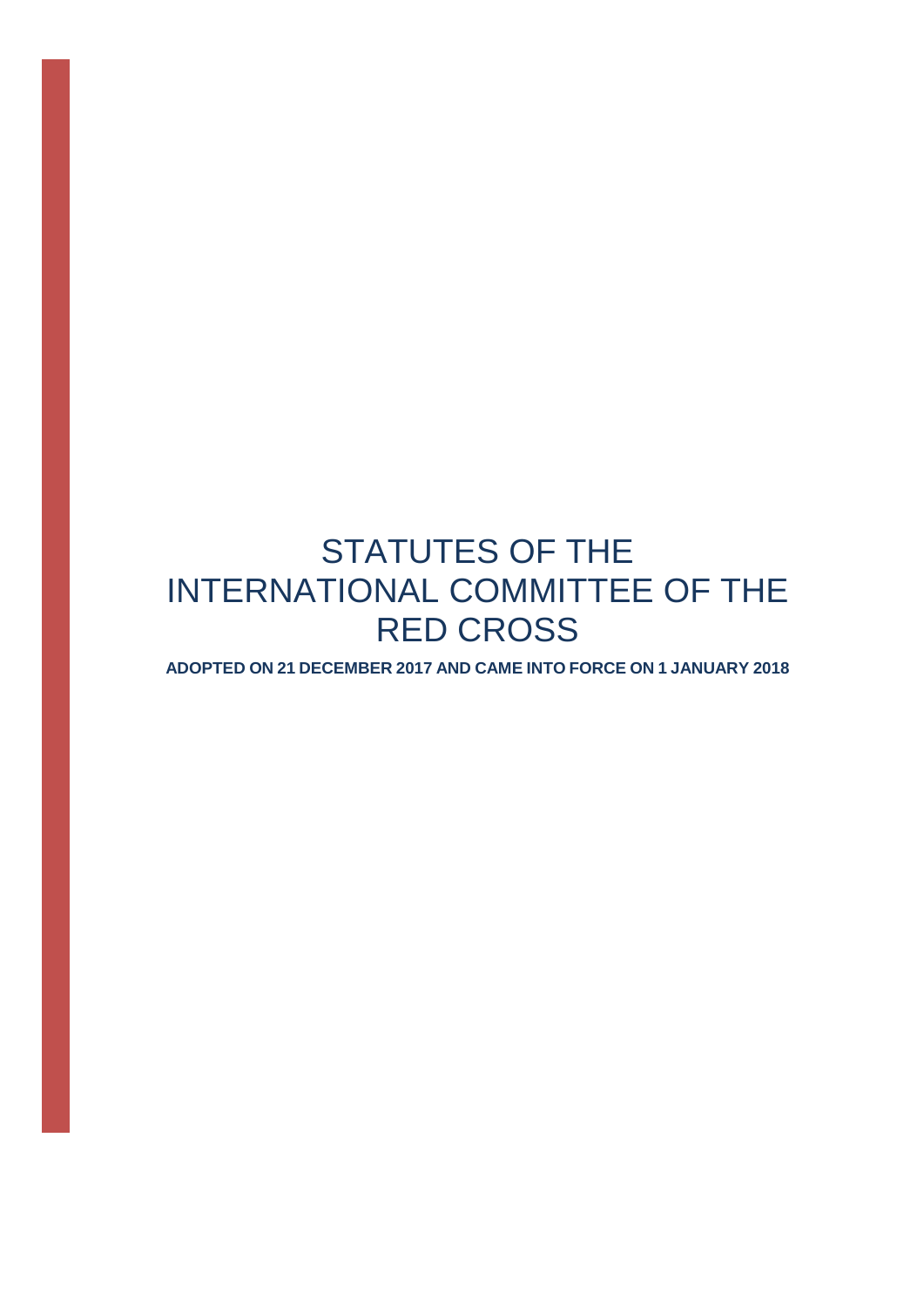# **STATUTES OF THE INTERNATIONAL COMMITTEE OF THE RED CROSS**<br>Adopted on 21 December 2017 and came into force on 1 January 2018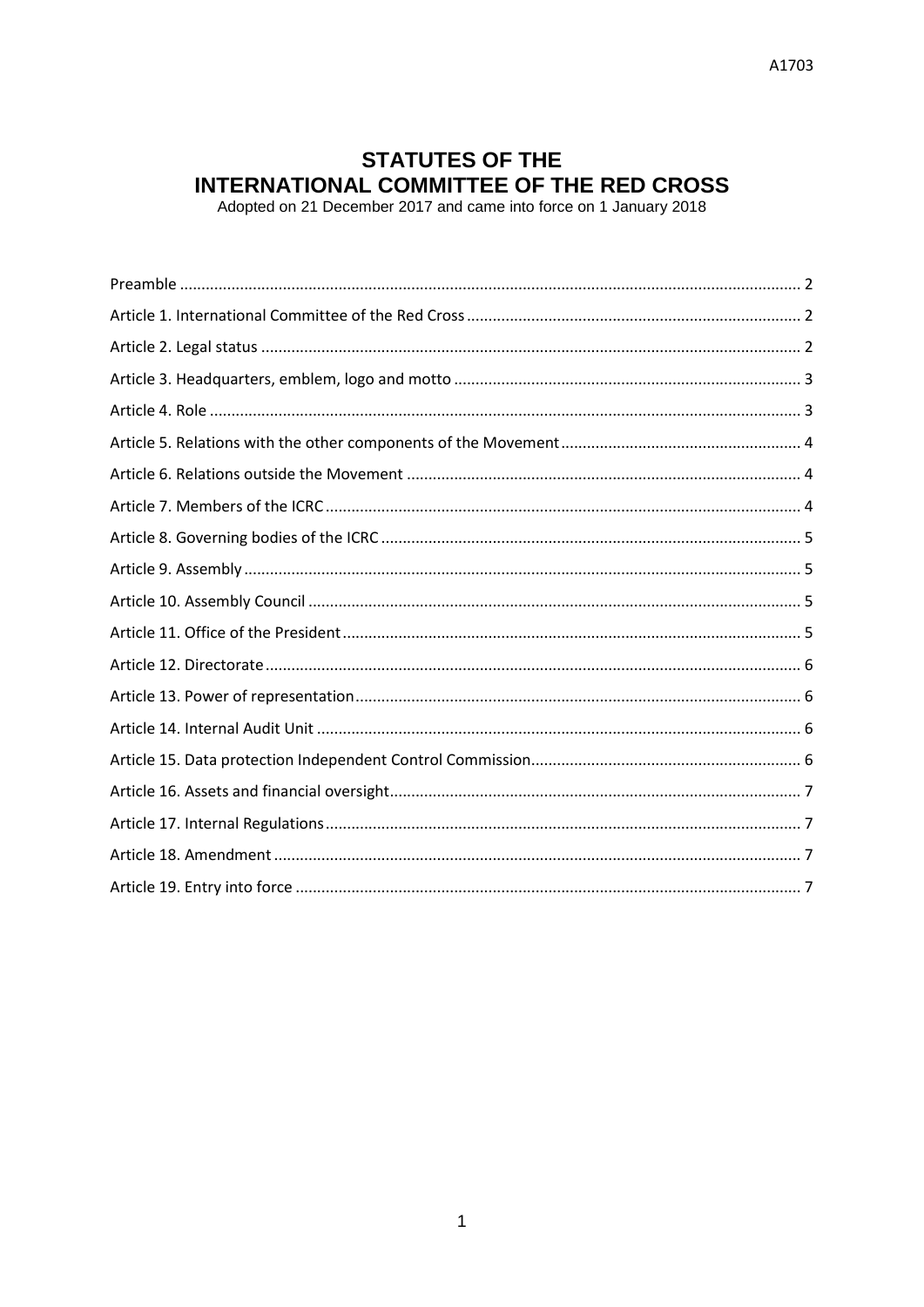# **STATUTES OF THE INTERNATIONAL COMMITTEE OF THE RED CROSS**

<span id="page-2-0"></span>*Adopted at the Assembly meeting on 21 December 2017 and came into force on 1 January 2018*

#### **Preamble**

*The International Committee of the Red Cross (ICRC) is an impartial, neutral and independent organization whose exclusively humanitarian mission is to protect the lives and dignity of victims of armed conflict and other situations of violence and to provide them with assistance.*

The ICRC also endeavours to prevent suffering by promoting and strengthening *humanitarian law and universal humanitarian principles.*

*Established in 1863, the ICRC is at the origin of the Geneva Conventions and the International Red Cross and Red Crescent Movement. It directs and coordinates the international activities conducted by the Movement in armed conflicts and other situations of violence.*

#### **Article 1. International Committee of the Red Cross**

- <span id="page-2-1"></span>1. The ICRC is an organization formally recognized in the Geneva Conventions, their Additional Protocols, and the Statutes of the International Red Cross and Red Crescent Movement (hereafter "the Movement"), and by the International Conferences of the Red Cross and Red Crescent (hereafter "the International Conferences").
- 2. It is one of the components of the Movement, which also comprises the National Red Cross and Red Crescent Societies ("the National Societies") and the International Federation of Red Cross and Red Crescent Societies ("the Federation").

#### **Article 2. Legal status**

- <span id="page-2-2"></span>1. The ICRC is an association governed by Article 60 and following of the Swiss Civil Code.
- 2. In order to fulfil its humanitarian mandate and mission, the ICRC enjoys a status equivalent to that of an international organization and has international legal personality in carrying out its work.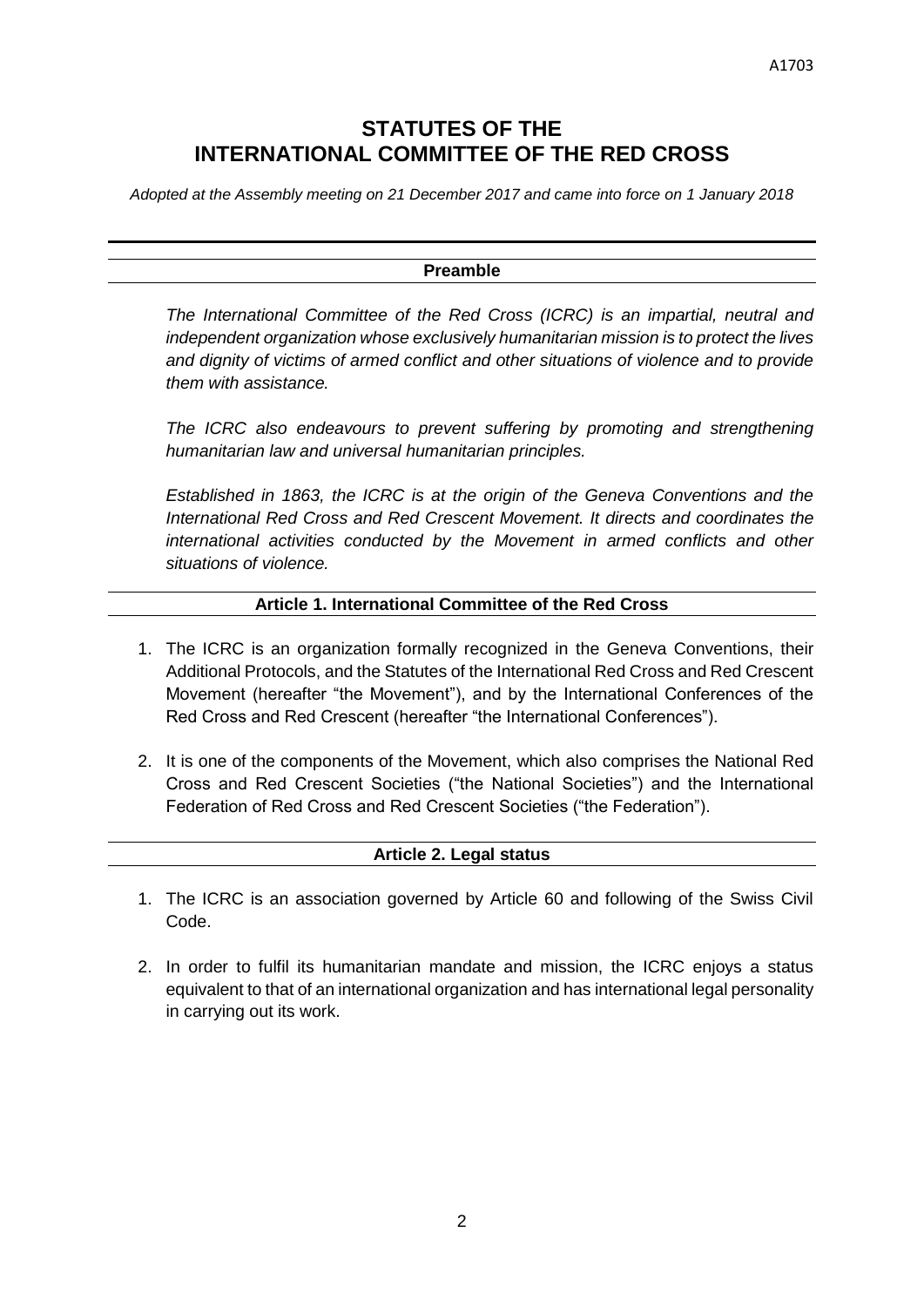# **Article 3. Headquarters, emblem, logo and motto**

- <span id="page-3-0"></span>1. The headquarters of the ICRC is in Geneva, Switzerland.
- 2. The ICRC's emblem is a red cross on a white ground, which it is entitled to use at all times, in accordance with the Geneva Conventions and their Additional Protocols.
- 3. The ICRC's logo is a red cross on a white ground surrounded by two concentric circles, within which are the words "COMITÉ INTERNATIONAL GENÈVE" (International Committee Geneva), sitting on top of the appropriate initials ("ICRC" in English or "CICR" in French).
- 4. The ICRC's motto is "*Inter arma caritas*." It likewise acknowledges the motto "*Per humanitatem ad pacem*."

#### **Article 4. Role**

- <span id="page-3-1"></span>1. The role of the ICRC shall be in particular:
	- (a) to maintain and disseminate the Fundamental Principles of the Movement, namely humanity, impartiality, neutrality, independence, voluntary service, unity and universality;
	- (b) to recognize any newly established or reconstituted National Society which fulfils the conditions for recognition set out in the Statutes of the Movement, and to notify other National Societies of such recognition;
	- (c) to undertake the tasks incumbent upon it under the Geneva Conventions, to work for the faithful application of international humanitarian law applicable in armed conflicts and to take cognizance of any complaints based on alleged breaches of that law;
	- (d) to endeavour at all times as a neutral institution whose humanitarian work is carried out particularly in time of international and other armed conflicts or internal strife – to ensure the protection of and assistance to military and civilian victims of such events and of their direct results;
	- (e) to ensure the operation of the Central Tracing Agency as provided in the Geneva Conventions;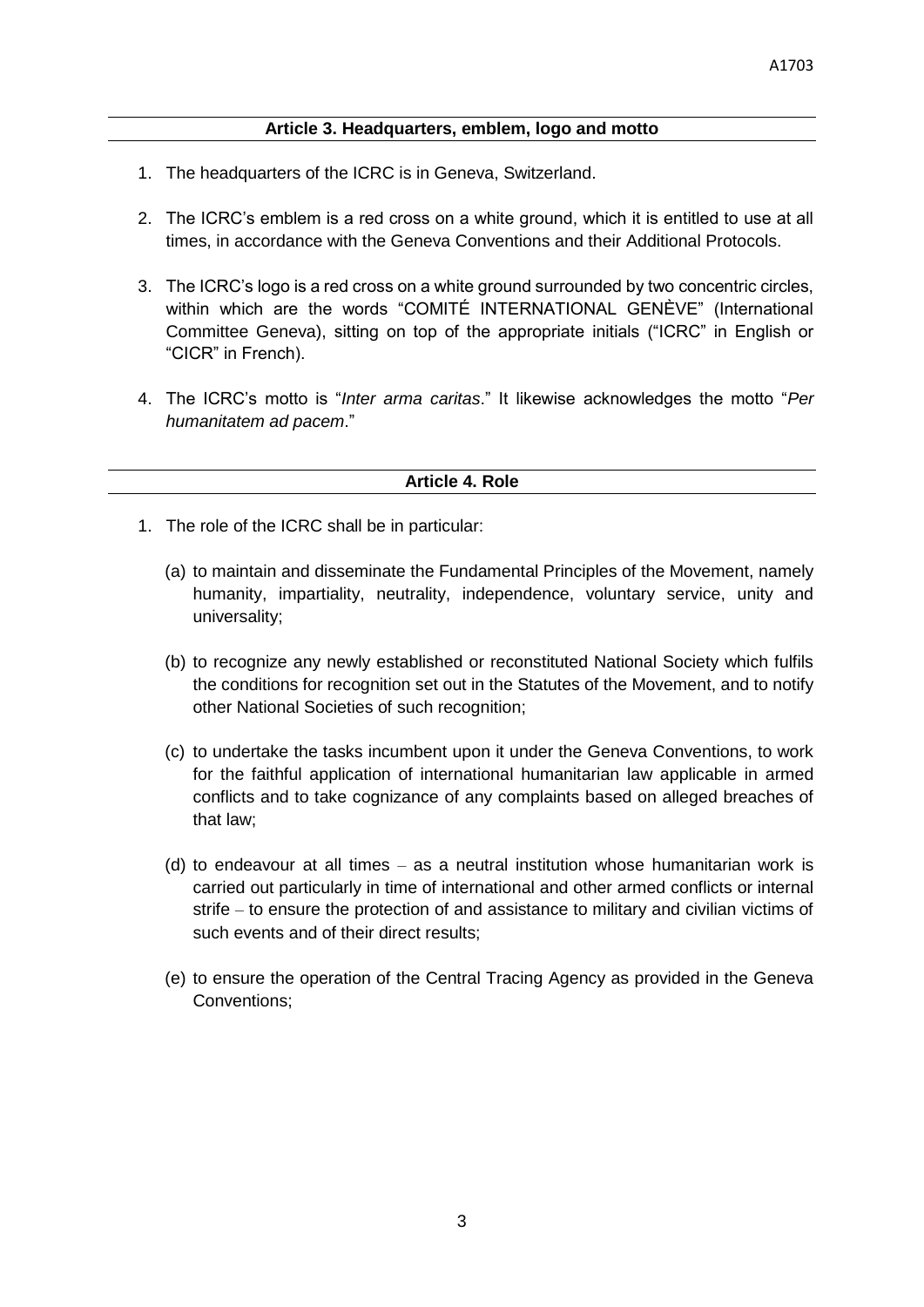- (f) to contribute, in anticipation of armed conflicts, to the training of medical personnel and the preparation of medical equipment, in cooperation with the National Societies, the military and civilian medical services and other competent authorities;
- (g) to work for the understanding and dissemination of knowledge of international humanitarian law applicable in armed conflicts and to prepare any development thereof;
- (h) to carry out mandates entrusted to it by the International Conference.
- 2. The ICRC may take any humanitarian initiative which comes within its role as a specifically neutral and independent institution and intermediary, and may consider any question requiring examination by such an institution.

# **Article 5. Relations with the other components of the Movement**

- <span id="page-4-0"></span>1. The ICRC shall maintain close contact with the National Societies. In agreement with them, it shall cooperate in matters of common concern, such as their preparation for action in times of armed conflict, respect for and development and ratification of the Geneva Conventions, and the dissemination of the Fundamental Principles of the Movement and international humanitarian law.
- 2. In the situations foreseen in Article 4, paragraph 1(d), which require coordination of assistance provided by National Societies of other countries, the ICRC, in cooperation with the National Society of the country or countries concerned, shall coordinate such assistance in accordance with the agreements concluded with the other components of the Movement.
- 3. The ICRC shall maintain close contact with the Federation. It shall cooperate with the latter in matters of common concern in accordance with the Statutes of the Movement and the agreements concluded between the two organizations.

# **Article 6. Relations outside the Movement**

<span id="page-4-1"></span>The ICRC shall maintain relations with government authorities and any national or international institution whose assistance it considers useful.

#### **Article 7. Members of the ICRC**

- <span id="page-4-2"></span>1. The ICRC shall comprise between 15 and 25 members who shall be co-opted from among Swiss citizens.
- 2. ICRC members shall carry out their functions on a voluntary basis. The president and vice-president shall constitute exceptions to this rule.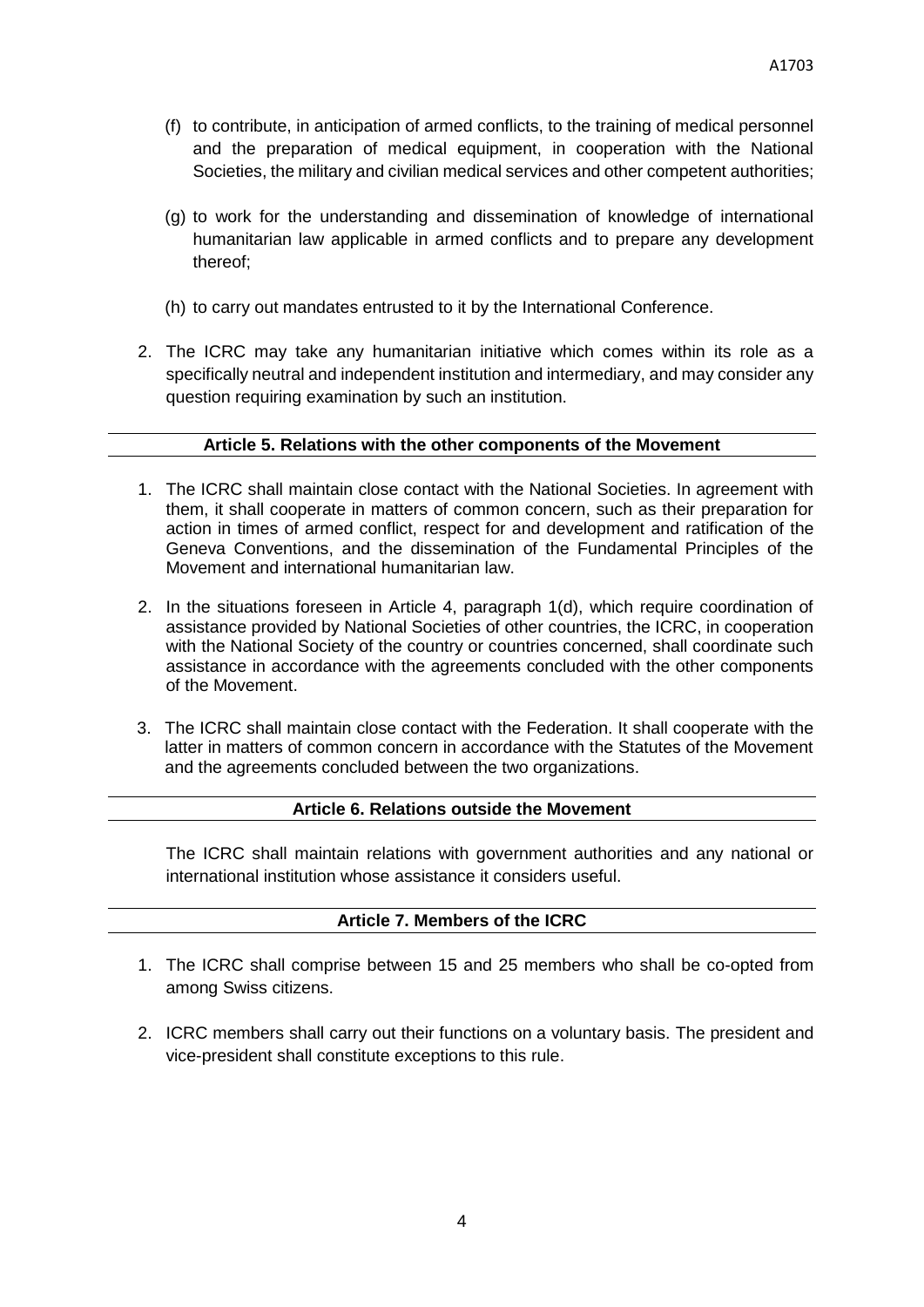<span id="page-5-0"></span>3. The ICRC can designate members as honorary members when their term of office ends.

#### **Article 8. Governing bodies of the ICRC**

The governing bodies of the ICRC are:

- (a) the Assembly;
- (b) the Assembly Council;
- (c) the Office of the President;
- (d) the Directorate;
- (e) the Internal Audit Unit;
- (f) the Data Protection Independent Control Commission (Data Protection Commission).

#### **Article 9. Assembly**

- <span id="page-5-1"></span>1. The Assembly is the ICRC's supreme governing body. It is in charge of oversight of the organization and ensures that it carries out its mission. It defines the ICRC's institutional strategy, formulates policy and approves the budget and accounts.
- 2. The Assembly shall be composed of the members of the ICRC. It shall be collegial in character.

#### **Article 10. Assembly Council**

- <span id="page-5-2"></span>1. The Assembly Council is a sub-body of the Assembly. It ensures the smooth functioning of the ICRC, in particular as regards human resources management and financial management, and aids the Assembly in its tasks. To that end, the Assembly Council communicates regularly with the Directorate.
- 2. The Assembly Council shall be composed of five to seven members elected by the Assembly, including the president and vice-president.

#### **Article 11. Office of the President**

- <span id="page-5-3"></span>1. The president assumes primary responsibility for the ICRC's relations with outside bodies.
- 2. As chair of the Assembly and the Assembly Council, the president ensures that the responsibilities assigned to these two bodies remain under their control and closely monitors the running of the ICRC.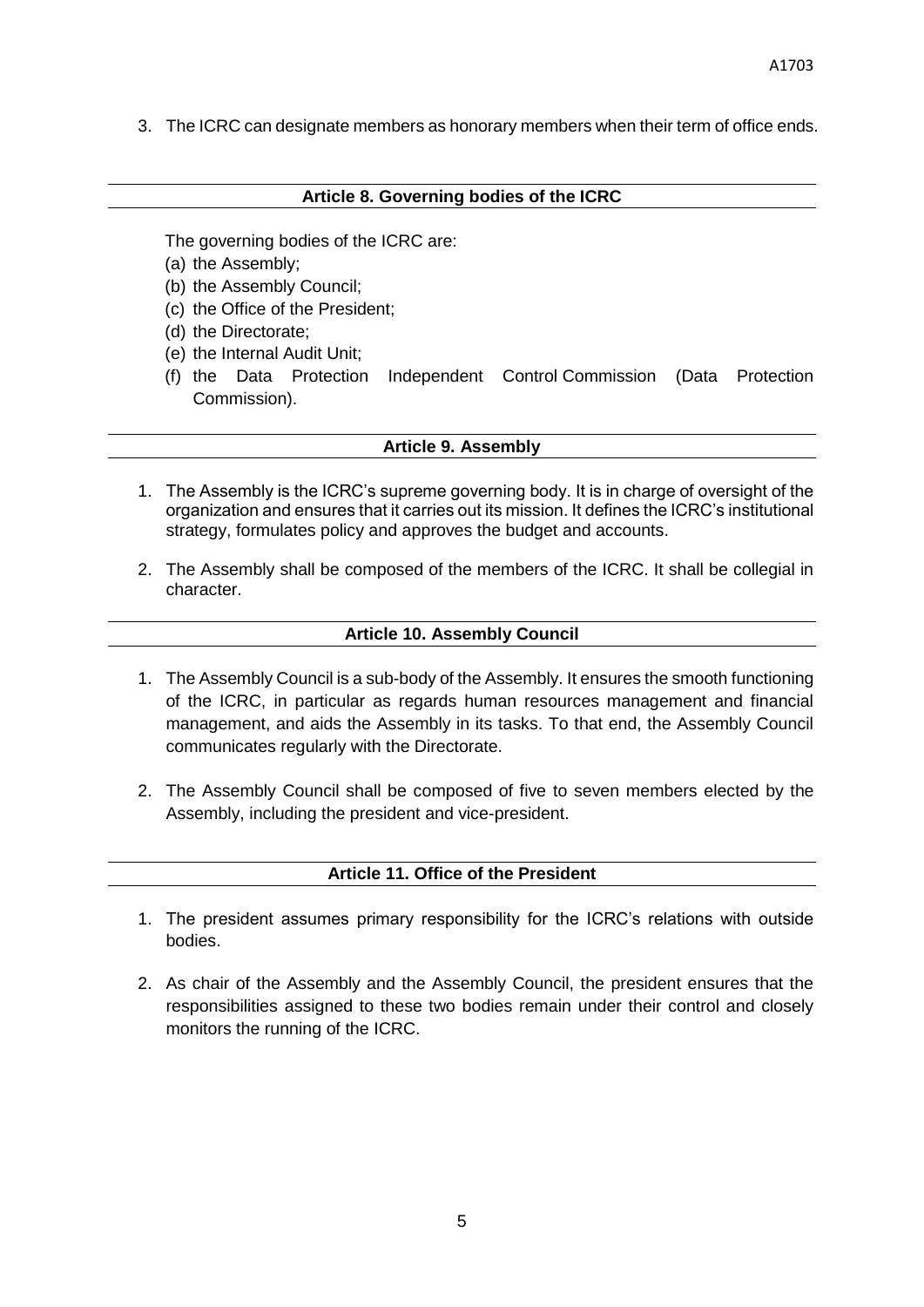3. The president is assisted in carrying out his<sup>1</sup> duties by the vice-president and, where applicable, a second vice-president.

# **Article 12. Directorate**

- <span id="page-6-0"></span>1. The Directorate is the ICRC's executive body. It directs the administration, which comprises all ICRC staff, except for the Internal Audit Unit. It is responsible for running the administration and ensuring the ICRC's operational effectiveness.
- 2. The Directorate shall comprise the director-general and between three and seven directors.
- <span id="page-6-1"></span>3. The Directorate shall be chaired by the director-general.

# **Article 13. Power of representation**

All commitments made by the president, the director-general or any person authorized by the latter shall be binding on the ICRC.

# **Article 14. Internal Audit Unit**

- <span id="page-6-2"></span>1. The Internal Audit Unit assesses, independently of senior management, the extent to which the ICRC is in control of its activities. It shall proceed through internal operational and financial audits.
- 2. The Internal Audit Unit's work covers the entire ICRC, both field and headquarters. Its aim shall be to assess, on an independent basis, the organization's performance and the pertinence of the means deployed in relation to the ICRC's strategy. It reports directly to the Assembly.
- 3. In the area of finance, the role of the Internal Audit Unit shall complement that of the external auditing firm.

# **Article 15. Data protection Independent Control Commission**

<span id="page-6-3"></span>1. The Data Protection Independent Control Commission (Data Protection Commission) shall check, independently of the other bodies and the Administration, that the ICRC's

 $\overline{\phantom{a}}$ <sup>1</sup> Throughout this text, pronouns and adjectives in the masculine gender apply equally to men and women, unless otherwise specified.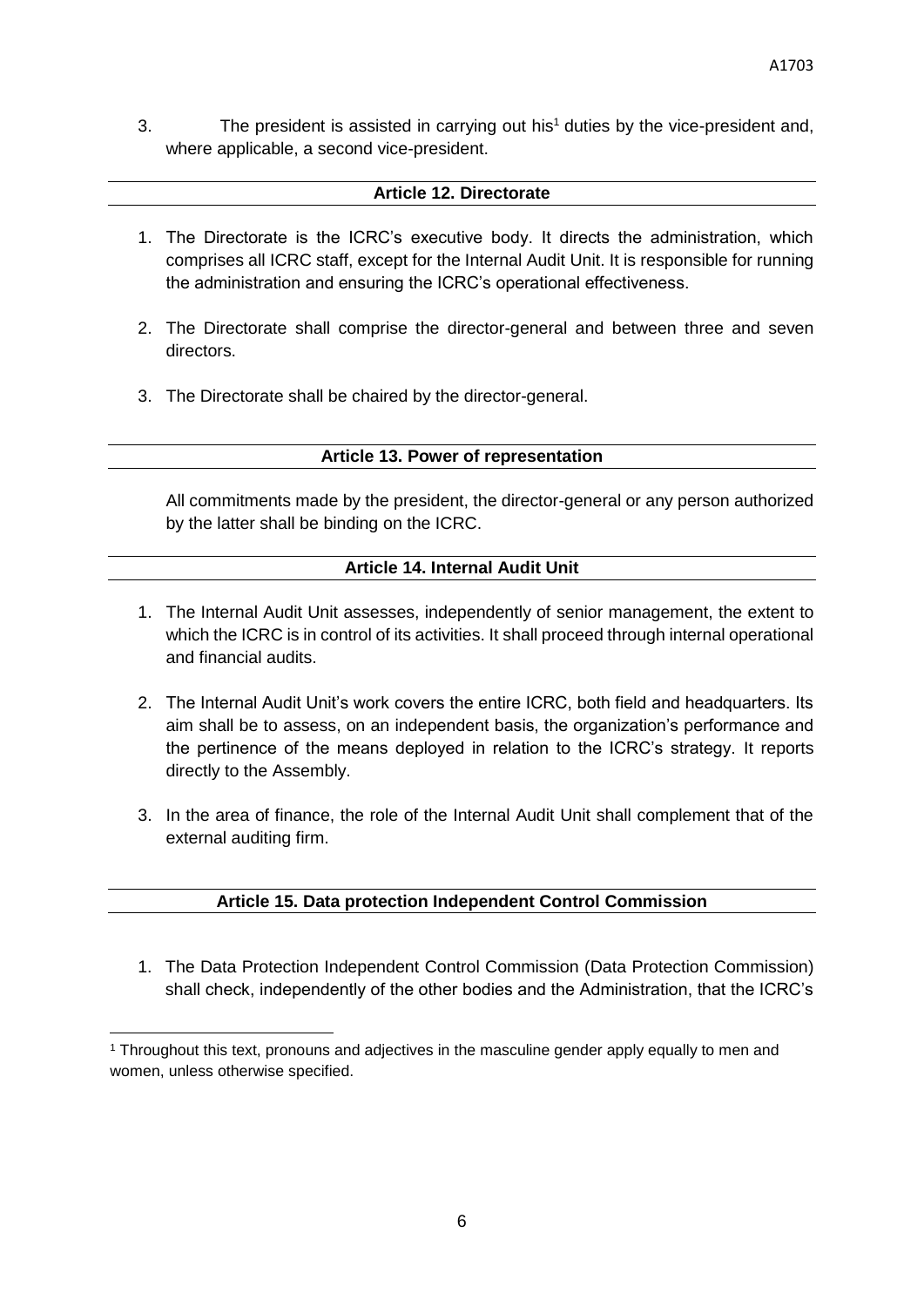processing of personal data complies with its Rules on Personal Data Protection and other applicable rules, and shall rule on the rights of individuals when their cases or other data-protection cases are referred to it.

- 2. The Commission shall encompass the activities of the ICRC in its entirety, both at headquarters and in the field.
- <span id="page-7-0"></span>3. The Commission shall regularly report to the Assembly about its work.

#### **Article 16. Assets and financial oversight**

- 1. The principal assets of the ICRC shall be the contributions of governments and National Societies, as well as funds from private sources and its income from securities.
- 2. These assets, and such capital funds as it may have at its disposal, shall alone, to the exclusion of any personal or collective liability of its members, guarantee the commitments entered into by the ICRC.
- 3. The utilization of those assets and funds shall be subject to independent financial oversight, both internally (by the Internal Audit Unit) and externally (by one or more auditing firms).
- 4. In case of dissolution of the ICRC, the assets at its disposal shall be awarded in their entirety to one or more tax-exempt organizations pursuing humanitarian goals. Under no circumstances may such assets be returned to the ICRC's donors, individual founders, or members, nor used in whole or in part for their profit in any manner whatsoever.

# **Article 17. Internal Regulations**

<span id="page-7-1"></span>The Assembly shall provide for the implementation of the present Statutes, in particular by establishing Internal Regulations.

#### **Article 18. Amendment**

- <span id="page-7-2"></span>1. The Assembly may amend the present Statutes at any time. Any amendment shall be placed on the agenda of two separate meetings and be discussed on those occasions.
- <span id="page-7-3"></span>2. Any changes to the Regulations must be approved by a two-thirds majority of ICRC members.

#### **Article 19. Entry into force**